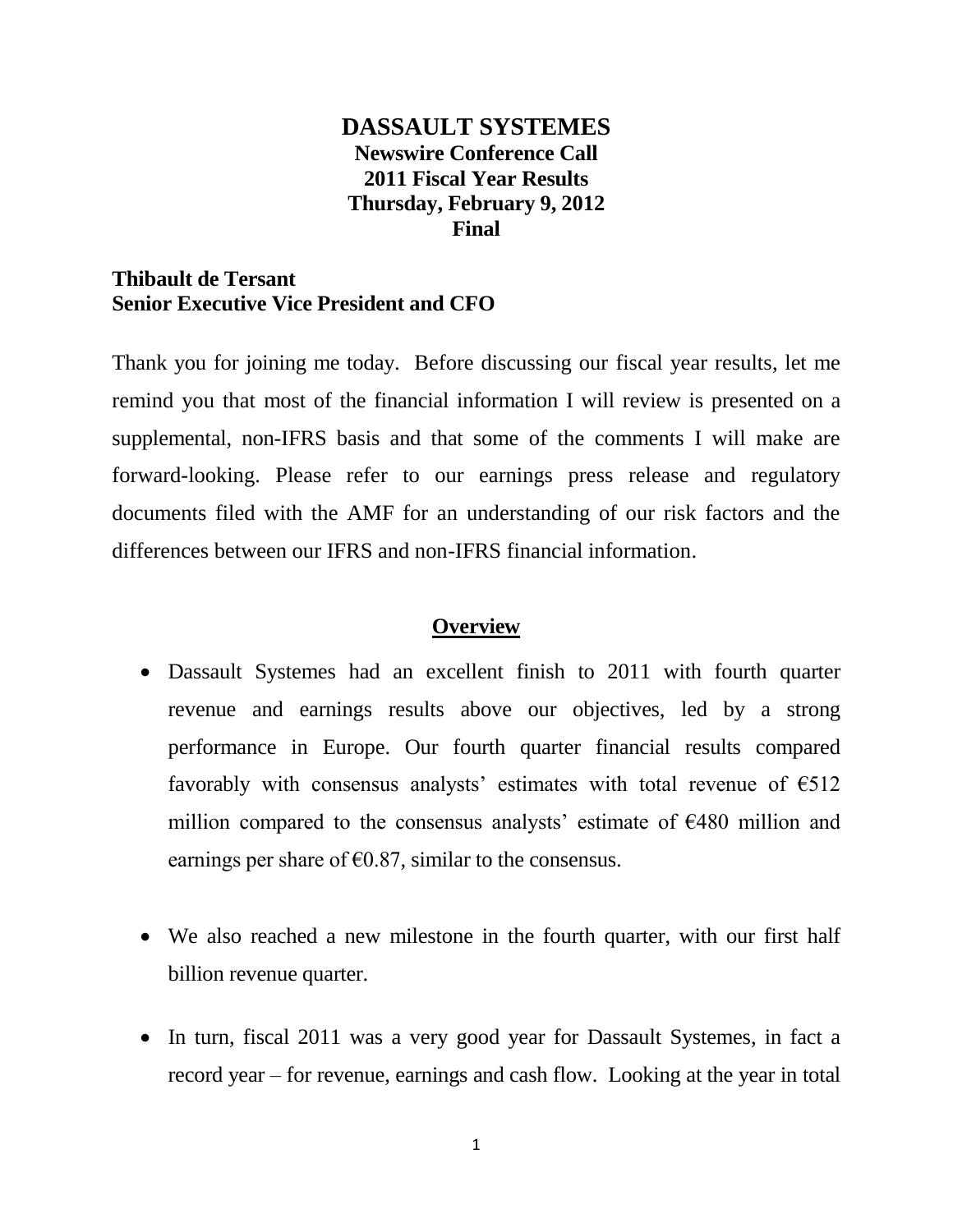we delivered on all our key objectives. From a financial perspective new licenses revenue was up 20 percent in constant currencies, above our 15 percent target, earnings per share were up 17 percent and our operating margin came in above 30 percent, reaching our mid-term target several years in advance.

• And I would remind you that 2010 was a very strong year for us, so our 2011 performance is even more meaningful within this context.

## **Initiating 2012 Financial Objectives**

As always, with our fourth quarter earnings press release we also set our initial financial objectives for the next year. Let me share our thinking with you. But, first let me share the figures.

- We see revenue increasing in a range of five to seven percent in constant currencies which represents a growth rate range close to that anticipated for our recurring revenue. And when we compare to analysts' consensus, using identical exchange rate assumptions, we are well aligned, actually above by  $\epsilon$ 10 million at the high end of our range, compared to the consensus of about  $€1.87$  billion
- We are targeting a stable non-IFRS operating margin taking into account the investments we wish to make and balancing this with our revenue outlook;
- And taking these factors into account leads to a non-IFRS earnings per share growth objective of 3 to 6 percent.

Our initial baseline objectives represent a compromise between what we continue to observe in our business day to day and what we observe in the broader climate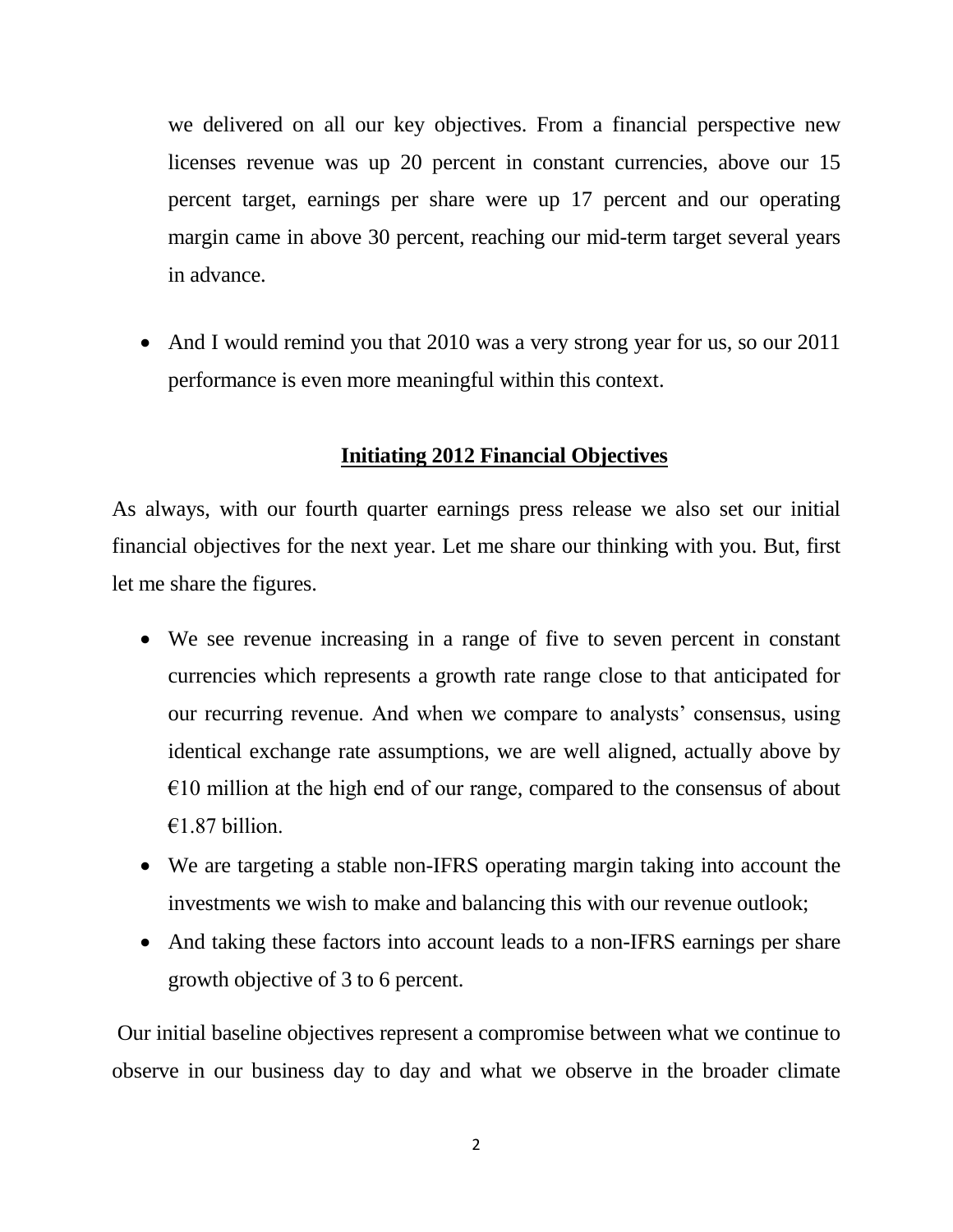around us. The economic environment continues to be mixed. There is a focus on reducing public deficits. We also anticipate the potential for tighter credit markets, which could have some affect on some customers, and, in particular, it could impact SMB customer decisions. So these are the concerns.

On the positive side, we benefit from our 3D-PLM adoption and the broadening of our market with 3DEXPERIENCE. Further, we continue to see a good level of interest from customers for our brands and this demand is coming from many areas. We are about to enter an accelerating adoption period of our new product cycle with V6. We have three well defined sales channels and in fact are looking to expand our capacity in our indirect channels during 2012 and with respect to our direct sales we have been strengthening our industry focus, building out our teams. And our R&D is introducing important new applications, tailored to our industry focus, extending our reach to more domains and broadening the usage of our software to multiple communities of users across companies.

Clearly we see a nice dynamic in our business and in total we see a year of growth, even factoring in as we did the assumption of a worsening economic environment.

#### **Achieving All Our Objectives**

Now let's look at 2011 in greater detail.

 Our financial performance was well balanced and illustrates good execution across the Company, leading to the strong revenue performance with sales up 14 percent in constant currencies. We had double-digit new licenses revenue growth across our brands and geographies.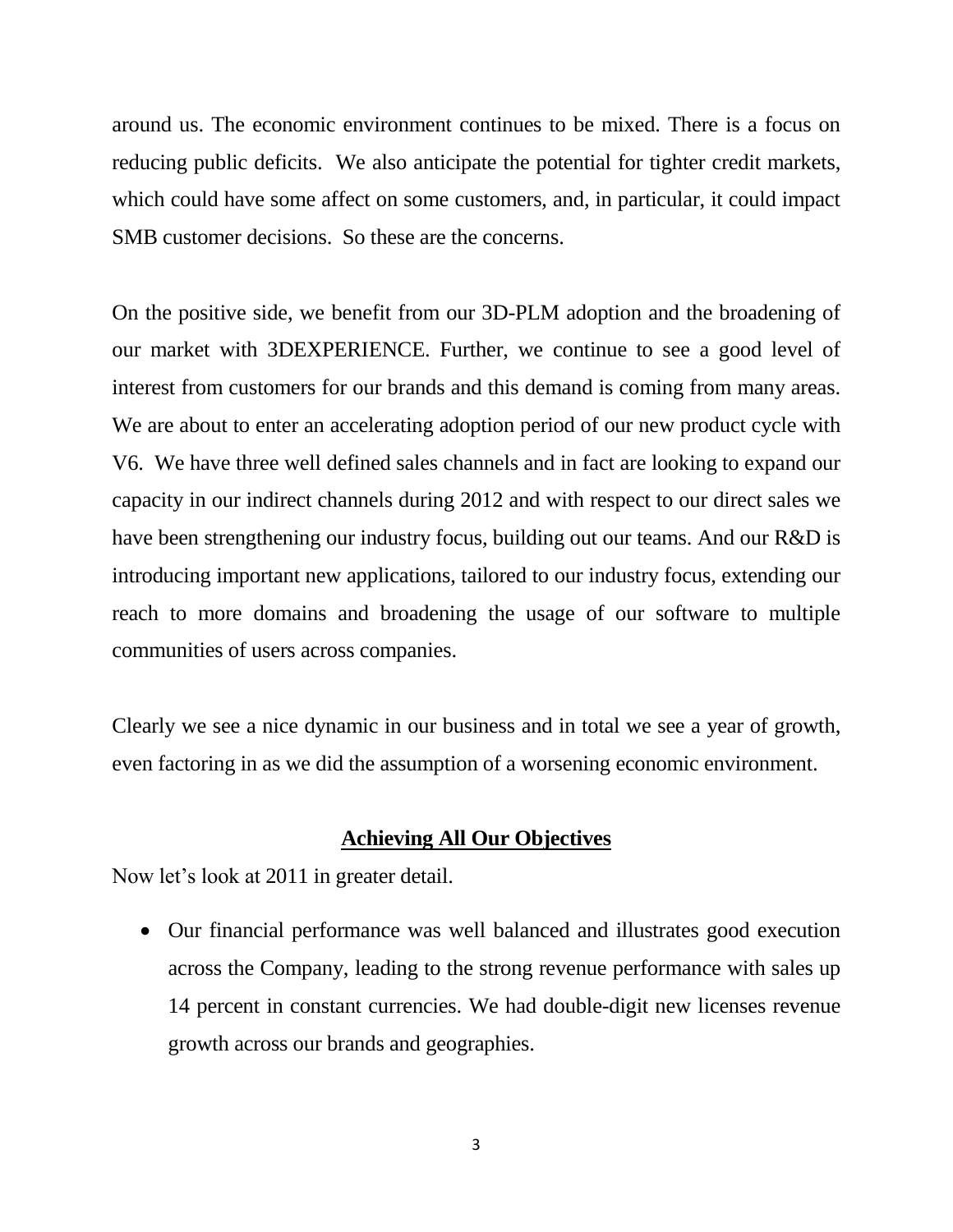- It was a very good year for all our brands, underscoring their market leadership, technological innovations and keen understanding of their target user communities. Looking at software growth by brand, CATIA was higher by 16 percent, ENOVIA by 14 percent, SolidWorks by 12 percent and Other PLM, including SIMULIA, DELMIA, Exalead and 3DVIA, was higher by 18 percent in constant currencies. We are expanding our presence in new domains in systems with CATIA as illustrated with BMW earlier this year for example. We had a very good year with Exalead, a company we acquired in mid-2010 to focus on information intelligence by developing key searchbased applications. One of its recent new engagements is with Abercrombie and Fitch.
- From a go to market perspective, we saw a strong performance in our SMB channels all along the year, and excellent progress in direct sales, delivering a great fourth quarter, always the most important for them.
- From an industry perspective, 2011 was a dynamic year of growth in automotive and aerospace, where new licenses revenue increased more than 20 percent in constant currencies on the strength of our business with auto and aero customers around the globe. We were also pleased by the progress and growth achieved in a number of other industries as well.
- The stand-out performance in 2011 from a geographic point of view came from Europe, where we did well in our largest markets in Germany and France as well as in many of the other regional markets within Europe.
- We also had strong results coming from our geographic diversification investments. In Asia we are seeing a very nice dynamic in China, Korea and India – all three important markets for us. More broadly, revenue from high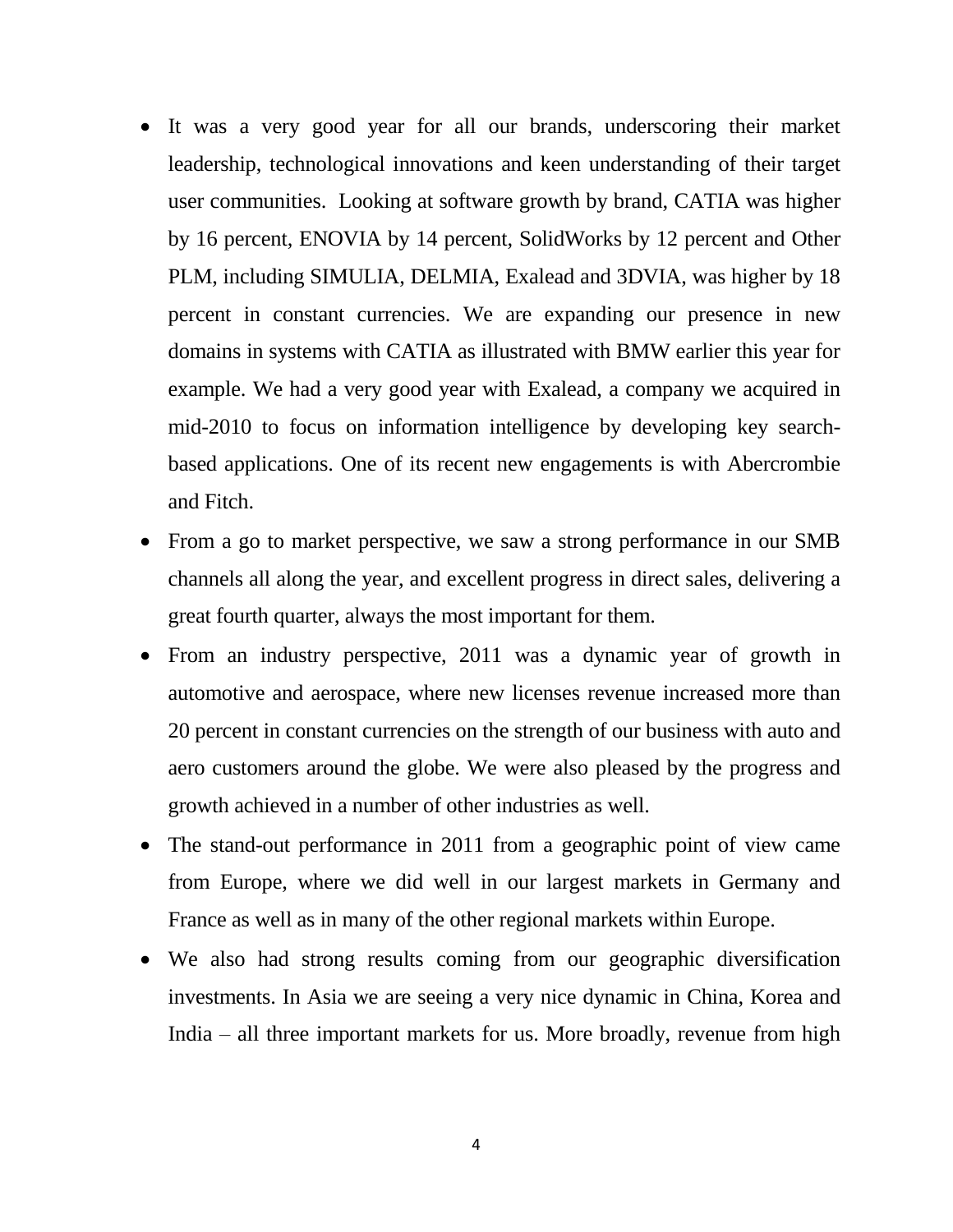growth countries in Europe, Asia and Latin America in total increased 20 percent in constant currencies in 2011.

 It was also an important year as our new product cycle with V6 continued to gain further momentum. We are building a diverse base of important customer references in different industries as I have discussed with you in prior quarters. And we are pleased to announce that Pierre Fabre, a leading life sciences company has selected ENOVIA V6; Astrium, a leading company in space transportation and satellite systems and part of EADS, will introduce V6 for CATIA, ENOVIA and SIMULIA; and Porsche has selected ENOVIA V6 and is expanding its DELMIA and CATIA installations.

#### **Opening a New Horizon**

This morning we also issued a second press release outlining our plans to open up a new horizon: 3DExperience. Very simply, our customers' successes depend upon the success of their product innovation. And this in turn is very dependent upon having a good understanding of the end-consumer experience. Working closely with our largest customers we have enriched our V6 platform and now have all the elements to do 3DExperiences.

#### **Summary**

We are truly pleased with what was accomplished in 2011, demonstrating solid execution as we delivered on all our key financial and business objectives. Our performance underlined the significant opportunities across industries and geographies. For us, there is no mature geography or industry. And our customer successes illustrate the value of our V6 platform and applications.